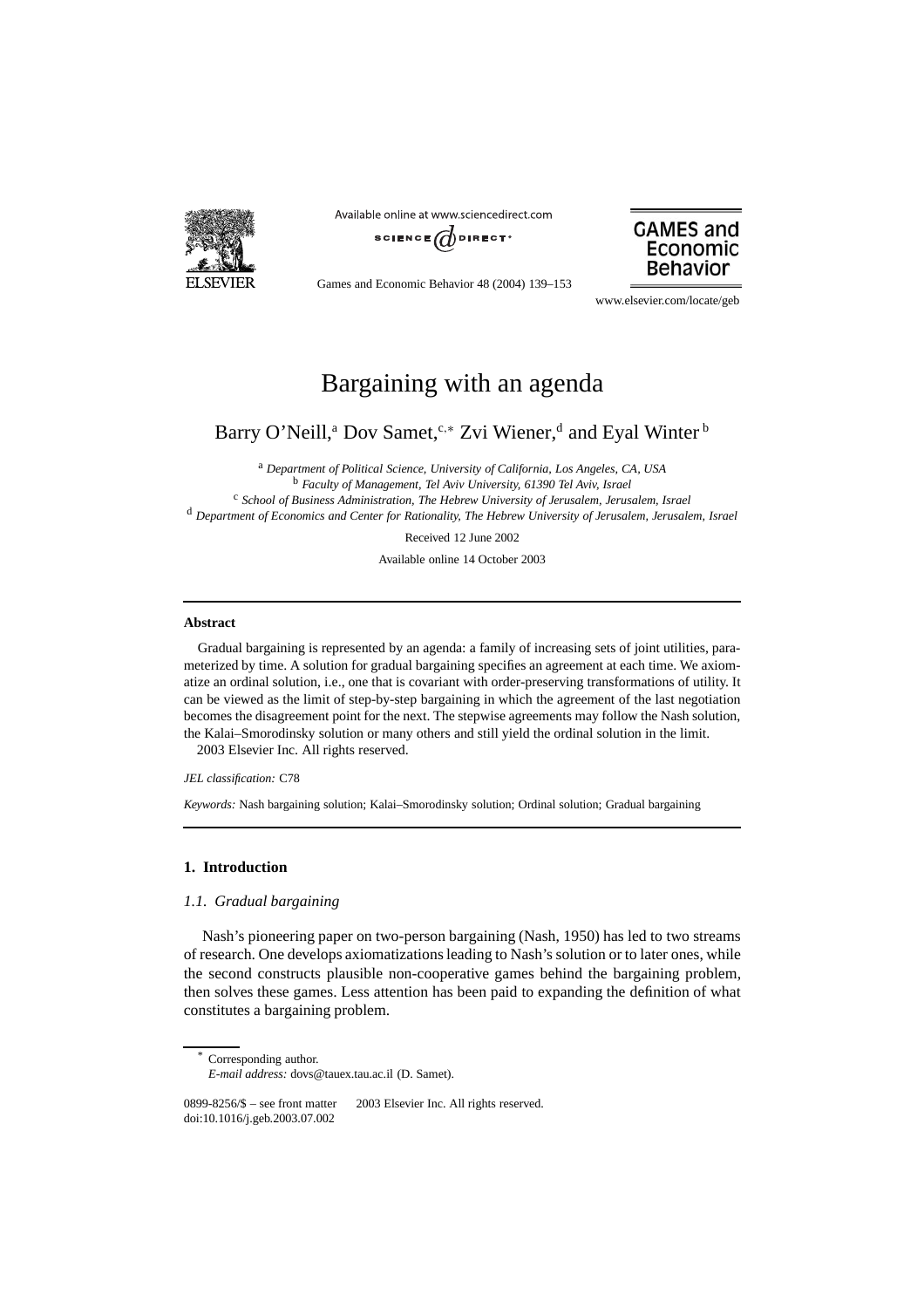#### 140 *B. O'Neill et al. / Games and Economic Behavior 48 (2004) 139–153*

This paper looks at bargaining as extended over time. Our primitive is a family of bargaining problems (each of which is a set of feasible agreements), rather than a single one as in Nash's conception. We refer to such a family of feasible sets as an *agenda*. A *gradual bargaining problem* is defined by its agenda and an initial agreement point. For clarity and simplicity we assume that the time-ordering of the feasible sets is continuous.

Whereas a solution to a Nash bargaining problem specifies a single agreement, a solution for a gradual bargaining is a path of agreements—a *gradual agreement*—which specifies an agreement point for each point in time. We propose a solution for gradual bargaining, namely, a function that assigns to each gradual bargaining problem a certain gradual agreement. For a reason that will become clear, we call this solution the *ordinal solution*.

Our model is meant to capture situations in which the parties are to reach agreements on several issues negotiated one after the other. These issues can have a natural order as is the case in labor contracts signed annually, or the division of profits determined at the end of each quarter. Alternatively, the issues can be ordered by the bargainers, as in a negotiation to end a political conflict in which territorial, economic and other issues are negotiated sequentially. In each of these cases, the possible agreements at each stage of the bargaining process cover *all* the issues raised until this stage. Thus, for example, in a case of profit sharing the possible agreements at a certain stage are all the possible sharing arrangements of the profit accumulated up to this stage.

# *1.2. The axioms*

Our framework views the agreement reached at each stage as final for the issues on the table up to that time. This assumption is expressed in our axiomatic characterization by the time consistency axiom. It requires that taking the agreement reached on the solution path at a given point in time and applying the solution rule to the same agenda with this agreement as an initial point yields the same path.

The axiom of time consistency can be compared to the axiom of step-by-step negotiation that Kalai (1977) uses to characterize the family of proportional solutions for Nash's bargaining problem. In Kalai's model a bargain is concluded in two steps. The first step involves a problem with the same disagreement point as the entire problem but a smaller feasible set, and the second uses the solution of the first as its disagreement point. Kalai's axiom requires that the same agreement be reached independently of the choice of the feasible set in the first stage, and so is much stronger than ours. An axiom of agenda independence is also used by Ponsati and Watson (1997) to characterize the Nash solution. In contrast to Kalai's and Ponsati and Watson's axioms, our time independence axiom involves a given agenda.

The ordinal solution is characterized by five axioms. The time consistency axiom, which has already been discussed, is special to the gradual bargaining setup. So also is a directional continuity requirement which depends on the solution being a path of agreements. The other three axioms are analogous to axioms commonly used for Nash's bargaining problem. We require that the agreement reached at each point in time be efficient in the set of feasible utilities at that time. The solution of a symmetric problem must also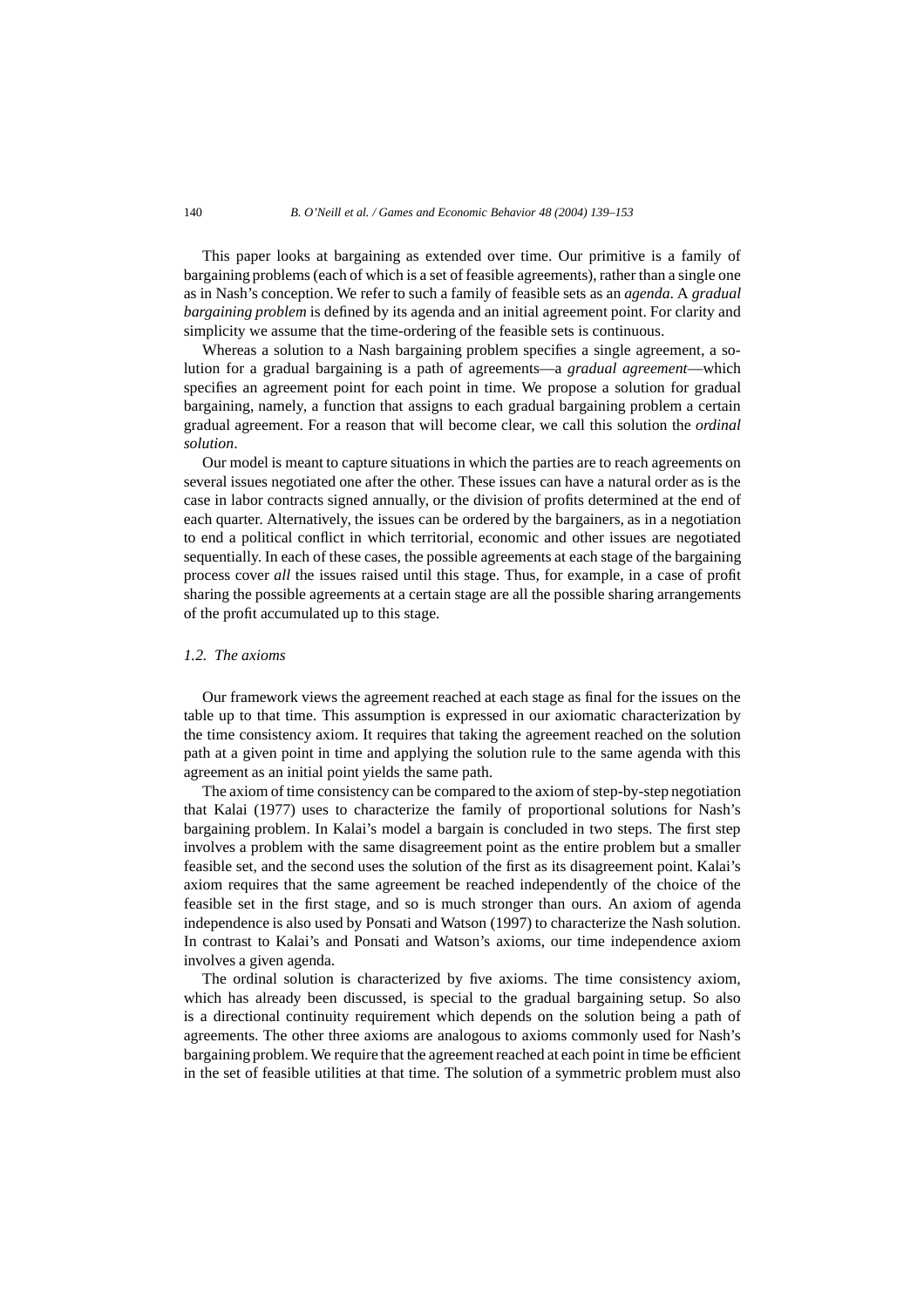be symmetric. Further, the solution must be invariant under positive linear transformations of a bargainer's utility.

The ordinal solution is described by a differential equation that is simple to interpret: at each point on the agreement path the ratio of players' marginal utility gains (with respect to time) is the rate of substitution of their utilities on the current efficient frontier. Thus, using the marginal rate of substitution to make an interpersonal comparisons of utility, the gains of solving the next stage of the negotiation are divided in egalitarian way.

# *1.3. Ordinality*

The name of the proposed solution, the ordinal solution, is suggested by two properties. First and most important, ordinality applies to utility representation. The ordinal solution is covariant with respect to order-preserving (i.e., monotonic) transformations of each bargainer's utility. Ordinality also refers to time: the solution depends only on the order of the agenda and not the precise timing of when issues are negotiated.

Covariance with respect to order-preserving transformations is desirable for a solution, since it means that the solution is based on the most elementary aspect of utility—the order of outcomes—and nothing else. Shapley (1969) demonstrated that the two-person Nash problem has no single-valued solution satisfying symmetry, efficiency, and covariance with respect to order-preserving transformations of the utility functions. He showed that the three-person problem, however, has such a solution. Recently, Safra and Samet (2000) extended this ordinal solution to more than three players. The solution proposed here for gradual bargaining is ordinal for any number of players, even for two players.

The derivation of the ordinality of utility from the axioms is surprising. The covariance axiom requires that the solution be covariant with respect to linear transformations only. Thus even if one insists on solving gradual bargaining problems using von Neumann– Morgenstern utilities, one is led to the conclusion that any other utility function would result in the same path of gradual agreements, provided one accepts the proposed axioms. It is easy to see why these axioms imply ordinality. From the directional continuity and time consistency axioms, the agreement reached at a certain time depends only on the local behavior of the agenda. Thus, the solution is covariant with respect to monotonic transformations of the utilities that are locally linear. But every smooth monotonic transformation is, in an appropriate sense, locally linear.

Obviously, it is possible to strengthen the covariance axiom by requiring covariance with respect to monotonic transformations. Potentially, this could lead to a characterization of the ordinal solution in which one or more of the other axioms would be weakened. Unfortunately, we could not find appealing weakened axioms.

#### *1.4. Step-by-step bargaining*

The ordinal solution has an interesting relation to various solutions of Nash's bargaining problem. Suppose an agreement is reached at a certain time, and using this agreement as a status quo point we solve the Nash bargaining problem with the set of utilities that are feasible after some time increment. Assume we solve this problem using the Nash solution. It turns out that when the time increment approaches zero, the utility gains of the players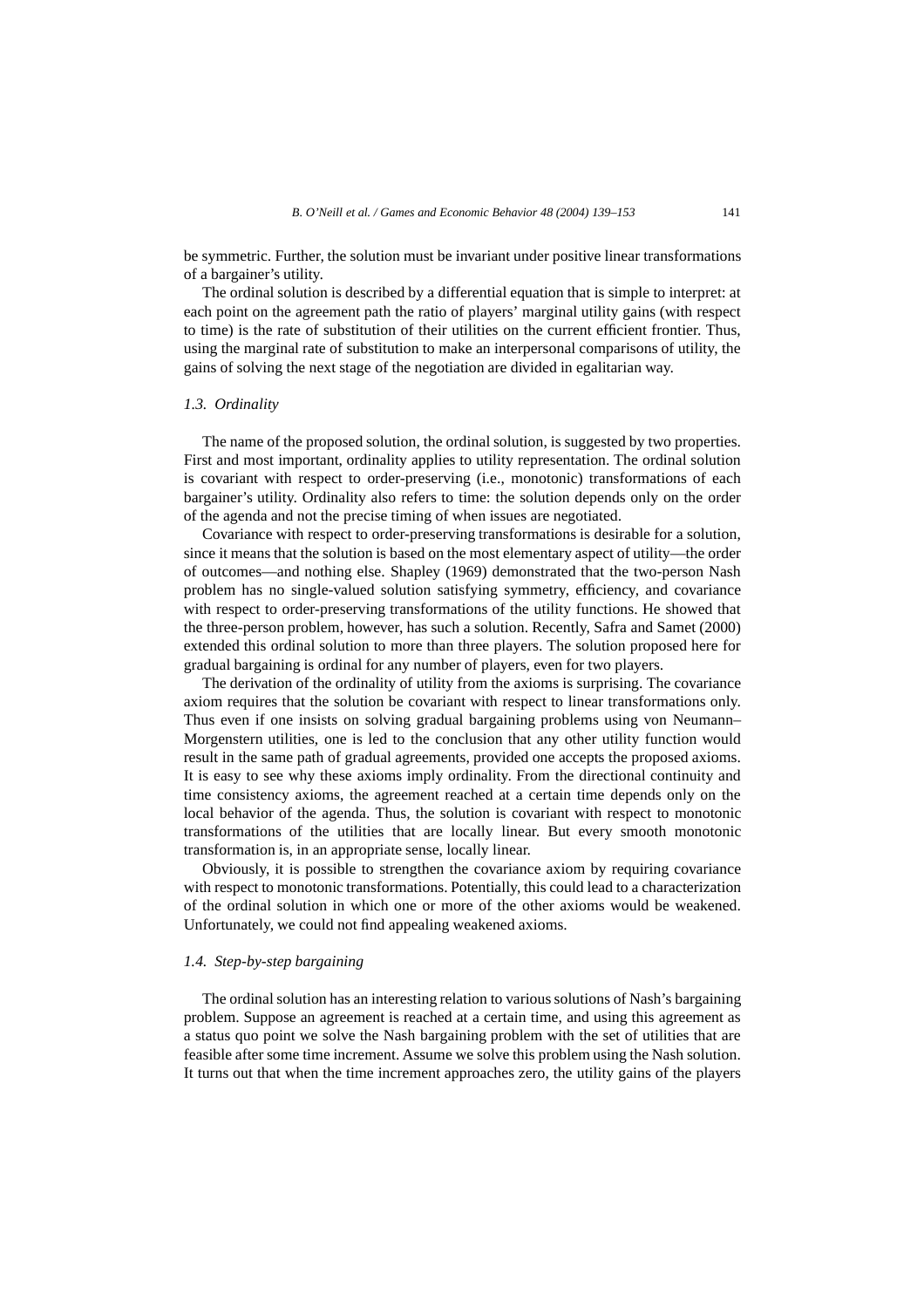#### 142 *B. O'Neill et al. / Games and Economic Behavior 48 (2004) 139–153*

per unit time converge to those predicted by the ordinal solution. Thus, the ordinal solution is the limit of a discrete process in which each agreement serve as a status quo point for a Nash bargaining problem of the next stage, and the next agreement is the Nash solution for this problem. Interestingly, if in the process described above we use the Kalai and Smorodinsky (1975) solution instead of the Nash solution, we also end up with the ordinal solution. Indeed, any solution may be used as long as it coincides with the Nash solution on linear problems<sup>1</sup> and satisfies a certain continuity condition that allows linearization of small feasible sets.

#### *1.5. Related works*

Continuous time processes in the context of the Nash bargaining model were used by the following authors among others. Maschler et al. (1988) characterized the Nash solution by means of a system of differential equations and interpreted the solution as a continuous process of moving within the feasible set of utilities. Livne (1989) and Peters and van Damme (1993) used a similar approach to characterize the continuous version of Raiffa's solution (Raiffa, 1953). Zhou (1997) used a differential equation to extend the Nash solution to non-convex problems. In all these works bargaining is described by a Nash bargaining problem, that is a single set of feasible utilities, and not as a family of Nash bargaining problems as here. Related papers studied discrete bargaining with multiple pies: Fershtman (1990) and John and Raith (1997) in a bilateral context, and Winter (1997) and Seidmann and Winter (1997) in a multilateral context. Nicolò and Perea (2000) offered a different model of two-person bargaining that also leads to an ordinal solution. An ordinal solution, due to Shapley, to Nash's bargaining problem, in terms of a differential equation, can be found in Calvo and Peters (2002). In the theory of cost sharing, continuous time solutions are common since the introduction of the Aumann-Shapley pricing by Mirman and Tauman (1982). Recently, Sprumont (1998) introduced such a solution for ordinal cost sharing.

The Pareto surfaces generated by an agenda can be used to describe a continuoustime bargaining over a shrinking pie. Bergman (1992) studied two-person non-cooperative continuous-time bargaining in such a framework (see also Binmore, 1987). He developed a differential equation that corresponds to our solution in the special case of two players, by taking the continuous-time limit of the alternating-offer non-cooperative bargaining-game. In contrast, we motivate the ordinal solution axiomatically and by considering step-by-step cooperative bargaining.

In this paper the bargaining agenda is given exogenously. However, a few authors studied the choice of agenda itself as a non-cooperative bargaining problem. An agenda in these studies is typically a finite set of issues. Negotiations are modelled as non-cooperative extensive form games and the results concern mainly the comparison of agendas (the ordering of issues) in terms of their prospects of yielding efficient outcomes. Examples are Fershtman (1990) and John and Raith (1997) in bilateral negotiations, and Winter (1997)

 $<sup>1</sup>$  This is the case when the solution is efficient, symmetric and covariant with respect to linear transformations</sup> of utilities.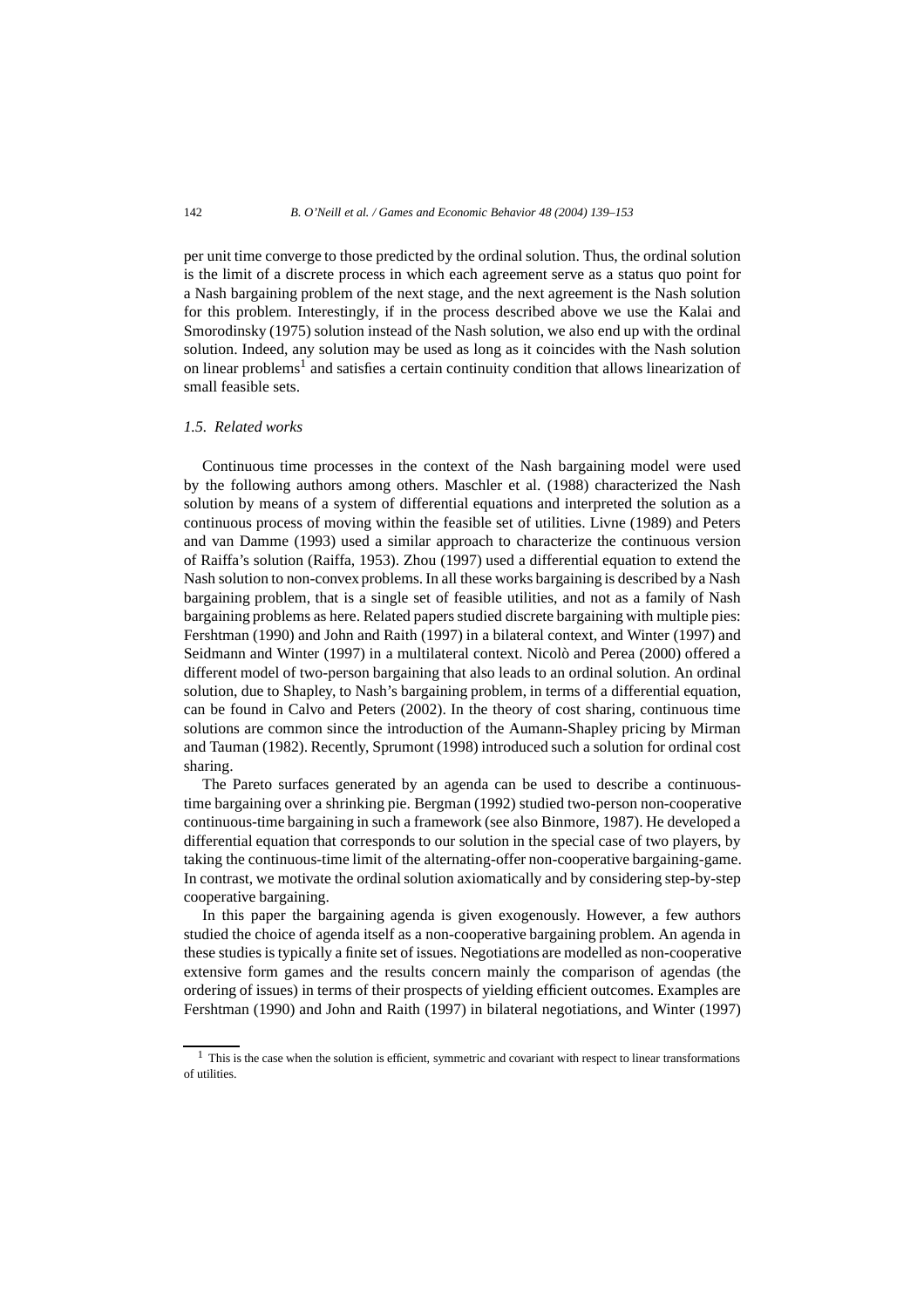in a multilateral framework. Thomson (1994) gives a concise survey of bargaining models derived from Nash's axiomatic approach, including Shapley's ordinal solution.

# *1.6. The paper plan*

Section 2 formalizes the gradual bargaining problem, defines gradual agreements and describes solutions to gradual bargaining problems. The ordinal solution is introduced in Section 3 and axiomatized in Section 4. Section 5 shows the two ordinal properties of the solution. The relation of the gradual solution to other concepts in the Nash bargaining framework is in Section 6. Finally, the proofs appear in Section 7.

#### **2. Gradual bargaining**

## *2.1. Gradual bargaining problems*

Consider a finite set *N* of *n* players. A gradual bargaining problem is one in which they negotiate the issues one after another. In term of utilities, it is described by feasible sets that expand over time. For each time  $t$  the set for  $t$  is the subset of utilities in  $\mathbb{R}^N$  that correspond to possible agreements on the issued negotiated until *t*.

In our continuous time model the expanding feasible sets are described by an increasing function *f* on  $\mathbb{R}^N$ , the value of which is time. The set  $\{x \in \mathbb{R}^N \mid f(x) \leq t\}$  is the set of utility vectors of possible agreements on issues negotiable up to time *t*.

**Definition 1.** An *agenda* is a real-valued function *f* on  $\mathbb{R}^N$ . The agenda *f* defines for each time *t* the *feasible set*  $S_t^f = \{x \in \mathbb{R}^N \mid f(x) \leq t\}$ . We assume that *f* satisfies the following conditions.

1. *f* is continuously differentiable.

3.  $\nabla f$  is locally Lipschitz, i.e., for each bounded subset of  $\mathbb{R}^N$  there is a constant *K* such that for each *x* and *y* in the subset,  $\|\nabla f(x) - \nabla f(y)\| < K \|x - y\|$ .

We denote by  $\mathcal F$  the set of all agendas. By the strict monotonicity of  $f$  (condition 2), for  $t < t'$ ,  $S_t^f \subset S_{t'}^f$ . The set  $\{x \in \mathbb{R}^N \mid f(x) = t\}$  is the Pareto frontier of  $S_t^f$ .

**Definition 2.** A *gradual bargaining problem* (or *problem*, for short) is a pair *(f, a)*, in  $\mathcal{F} \times \mathbb{R}^N$ , of an agenda *f* and an *initial* (*status quo*) *point a*.

#### *2.2. Solutions*

A gradual bargaining problem results in interim agreements, one for each point in time *t*, which are given as *n*-tuples of utilities. A specification of these agreements is called a gradual agreement.

<sup>2.</sup>  $\nabla f > 0$ .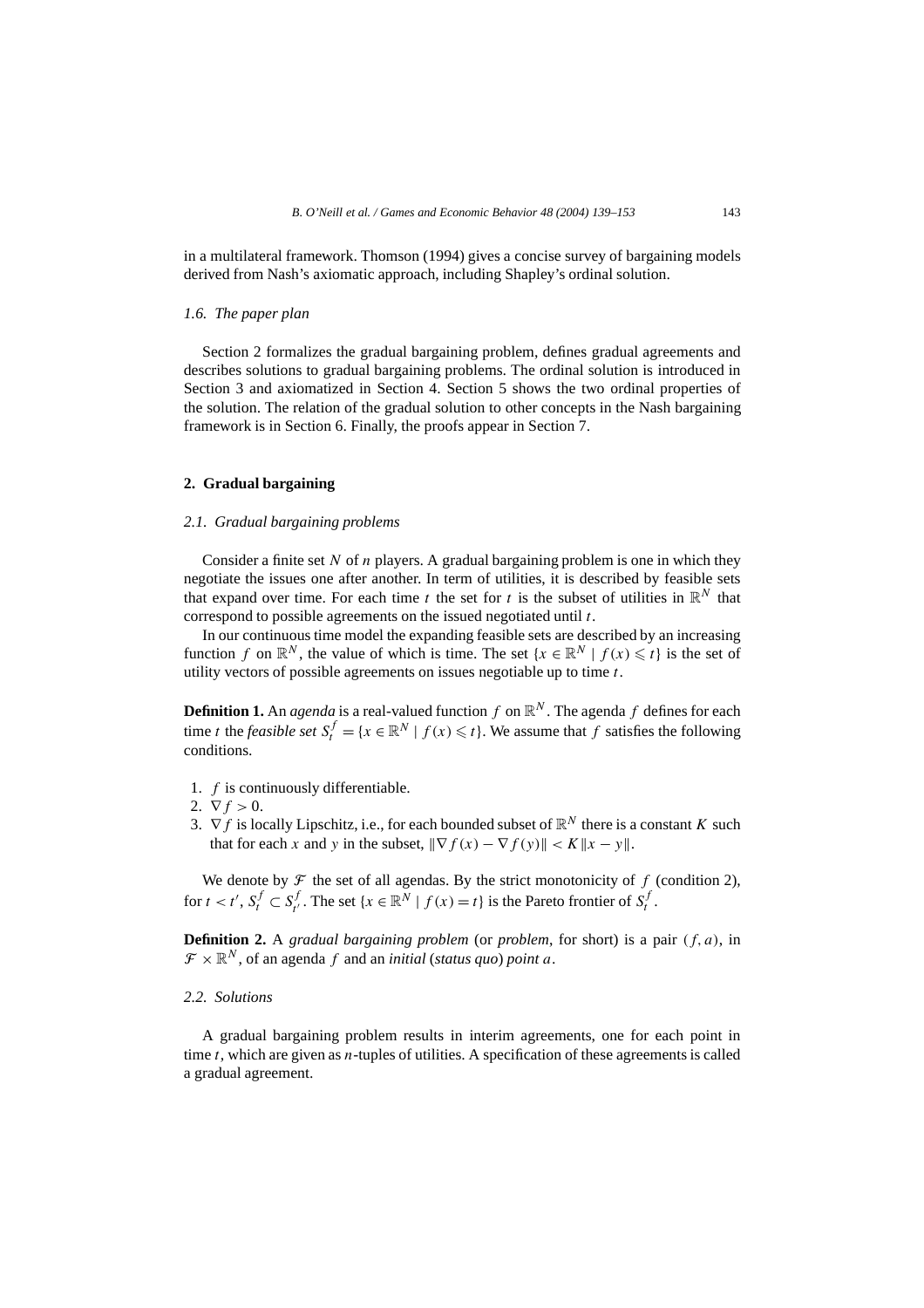**Definition 3.** A *gradual agreement*  $\phi$  is a continuously differentiable path in  $\mathbb{R}^N$ ,  $\phi:\mathbb{R}\to\mathbb{R}^N$ .

For each time  $t$ ,  $\phi(t)$  is the vector of utilities determined by the interim agreement at time  $t$ . The set of all gradual agreements is denoted by  $P$ .

**Definition 4.** A *solution* for gradual bargaining problems is a function

 $\Phi: \mathcal{F} \times \mathbb{R}^N \to \mathcal{P}$ ,

such that for each problem  $(f, a)$ , the gradual agreement  $\phi = \Phi(f, a)$  is feasible at each time, that is,  $f(\phi(t)) \leq t$ , for all *t*.

The initial point of a bargaining problem *(f, a)* is the agreement that holds at time *f (a)*. It can have two interpretations. First, we can think of the time  $f(a)$  as being the beginning of the bargaining process with *a* being the status quo point. Alternatively, we can think of the process as being started before  $f(a)$ , and reaching the agreement *a* at the time *f (a)*. In this case a solution may specify not only the agreements reached after time *f (a)* but also the agreements at previous times that led to the agreement *a*. We adopt the second interpretation to simplify the presentation, but similar results can be formulated for solutions that are defined only for times later than that of the initial point.

#### **3. The ordinal solution**

The ordinal solution is determined by a differential equation. In Section 4 we characterize this equation axiomatically, but here we outline a derivation of it by reducing the solution of a gradual bargaining problem to the solution of a sequence of Nash bargaining problems.

Equipped with a solution for Nash bargaining problems, one may approach a gradual bargaining as follows. At each stage solve the Nash bargaining problem that consists of the feasible set at this stage with the agreement of the previous stage as a status quo point. In our continuous setup, where there is no "previous" stage, we require an appropriate limit process, which we describe next.

Suppose that at time  $t$  an efficient agreement  $x$  is reached for the agenda  $f$ . Thus,  $f(x) = t$ . Consider the Nash bargaining problem that consists of the status quo point *x*, and the feasible set at time  $t + \Delta t$ , that is, the set  $\{y \mid f(y) \leq t + \Delta t\}$ . An efficient solution for this Nash bargaining problem is a point  $y = x + \Delta x$  on the Pareto frontier of the feasible set, that is,  $f(x + \Delta x) = t + \Delta t$ . For the left-hand side we take the first order approximation  $f(x) + \sum_i f_i \Delta x_i$ , where the *f<sub>i</sub>*'s are the partial derivatives of *f*  $\sum_i f_i \Delta x_i = \Delta t.$ at *x*. Using this approximation, the requirement that  $x + \Delta x$  be on the frontier is given by

Suppose we apply the Nash solution to this problem. Then, *∆x* is the maximizer of the function  $h(\Delta x) = \prod_i \Delta x_i$  subject to  $\sum_i f_i \Delta x_i = \Delta t$ . This constrained optimization problem is solved by the vector *∆x* that satisfies for some *λ* (the Lagrangian multiplier of the constraint)  $h_i = \lambda f_i$ , for each *i*. As  $h_i = h/\Delta x_i$ , we conclude that  $\Delta x_i = (h/\lambda)(1/f_i)$ .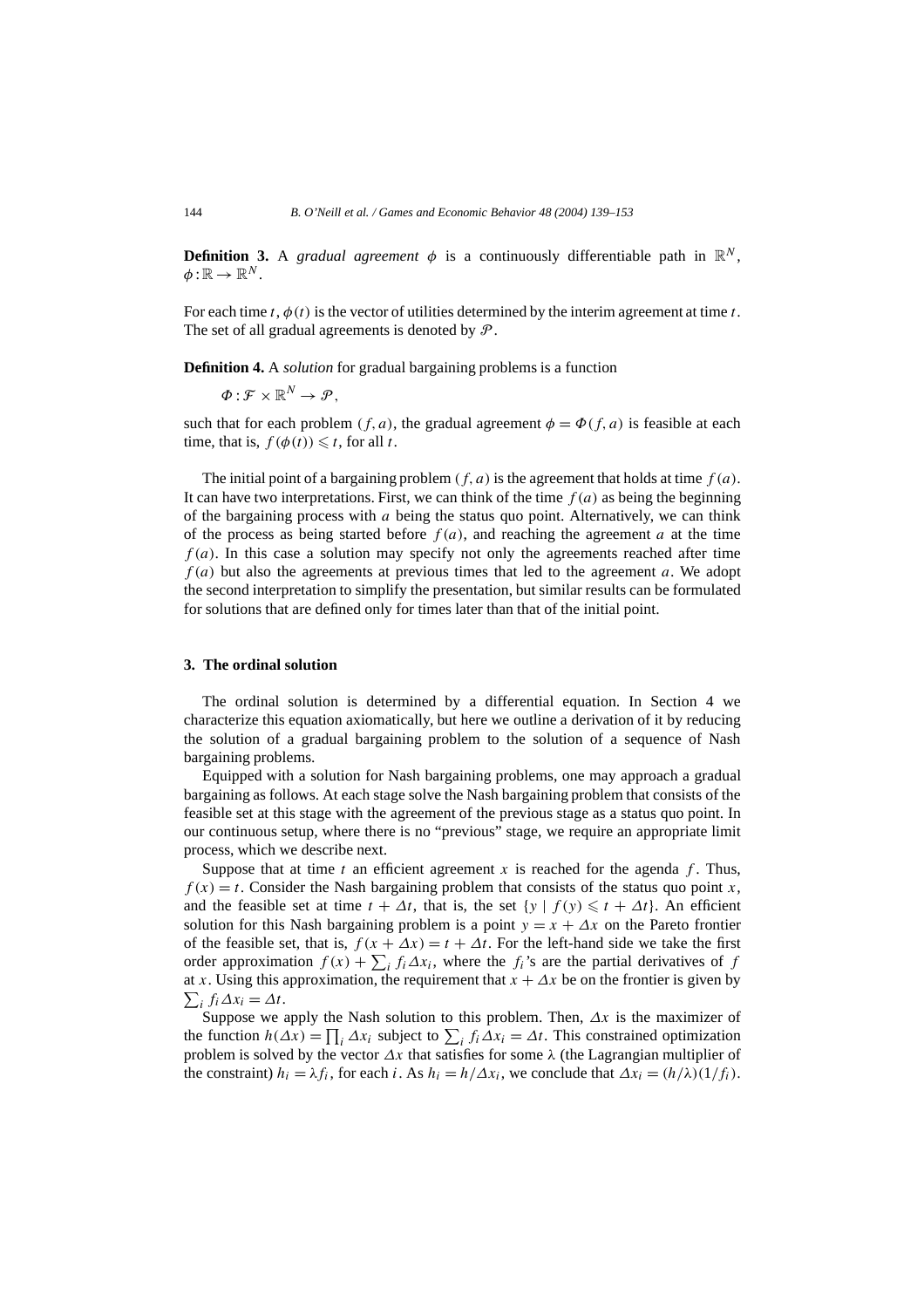Substituting the right-hand side in the constraint, we find that  $h/\lambda = \Delta t/n$ . Thus, for each *i*,  $\Delta x_i = \Delta t / (n f_i)$ . This leads to the differential equation described next.

As we shall see in Section 6, the same differential equation results if we use the Kalai– Smorodinsky solution rather than the Nash solution. Moreover, any solution that coincides with these solutions on linear bargaining problems and satisfies a simple continuity property gives rise to the same equation.

**Definition 5.** The *ordinal solution* for gradual bargaining problems associates with each problem  $(f, a)$  the unique gradual agreement  $\phi$  that solves the simultaneous differential equations

$$
\phi_i'(t) = \left[ n \frac{\partial f}{\partial x_i} \big( \phi(t) \big) \right]^{-1}, \quad i \in N
$$
\n(1)

with the initial condition  $\phi(f(a)) = a$ .

By condition 2 in Definition 1, the right-hand side of (1) is well defined. Let  $I : \mathbb{R}^N \setminus 0 \rightarrow$  $\mathbb{R}^N$  be the function  $I(x_1, \ldots, x_n) = (x_1^{-1}, \ldots, x_n^{-1})$ . Then, the set of Eqs. (1) can be written as

$$
\phi'(t) = I\big(n\nabla f\big(\phi(t)\big)\big).
$$

Since *I* is Lipschitz on any domain that is bounded away from 0, it follows by condition 2 that the right-hand side of (1) is locally Lipschitz. It then follows from conditions 1 and 3, that (1) has a unique solution (see, for example, Hartman (1982)).

We show later that for each *t*,  $f(\phi(t)) = t$ . That is, the agreement at time *t* belongs to the Pareto frontier of  $S_t^f$ , the feasible set at *t*. In light of this, the interpretation of the ordinal solution is straightforward. The ratio of players *i*'s and *j* 's marginal increments of utility at time *t*,  $\phi'_i(t)/\phi'_j(t)$ , is, according to (1), the marginal rate of substitution of *i*'s and *j*'s utilities at  $\phi(t)$  along the Pareto frontier of  $S_t^f$ . Thus the ordinal solution equates players' gains according to the appropriate substitution rate of their utilities.

#### **4. Axiomatic characterization**

We now consider a set of axioms that characterize the ordinal solution. The first three are analogous to axioms in many characterizations of solutions of Nash bargaining problems.

We require first that no feasible outcome at time *t* dominate the agreement point at *t*.

**Axiom 1** (Efficiency). *For each t, if*  $x > \Phi(f, a)(t)$ *, then*  $f(x) > t$ *.* 

Since the Pareto surface of the  $S_t^f$  is  $\{x \mid f(x) = t\}$ , and since solutions are required to be feasible, this axiom is equivalent to requiring that for each *t*,  $f(\Phi(f, a)(t)) = t$ .

The next axiom corresponds to the standard symmetry condition used for several solutions of Nash's problem. For a permutation of *N*,  $\pi : N \to N$  and  $x = (x_i)_{i \in N}$  in  $\mathbb{R}^N$ , we denote  $\pi x = (x_{\pi(i)})_{i \in N}$ . A problem *(f, a)* is *symmetric* if for any permutation  $\pi$  and  $x \in \mathbb{R}^N$ ,  $f(x) = f(\pi x)$  and  $a = \pi(a)$  (i.e., all coordinates of *a* are the same.)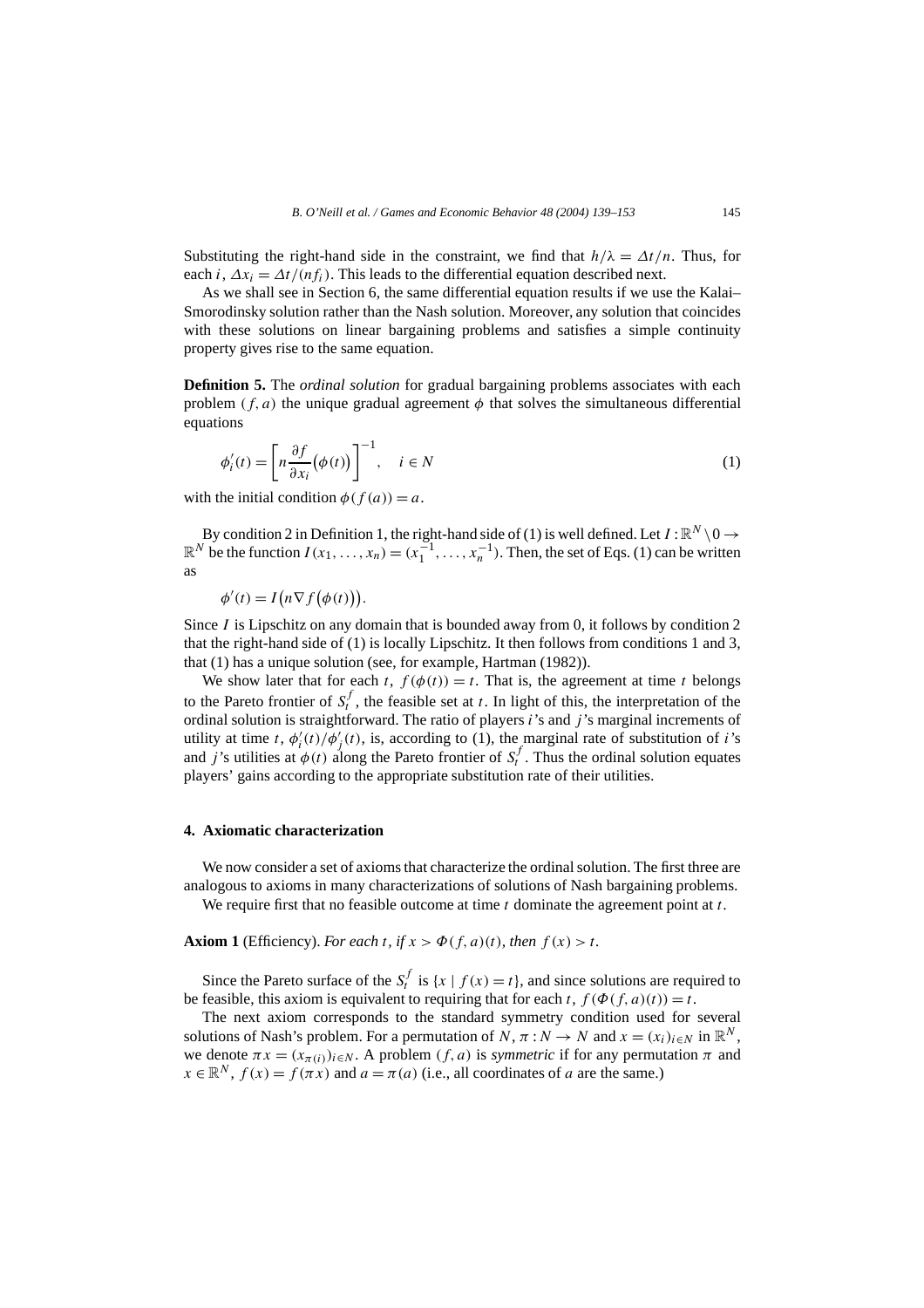**Axiom 2** (Symmetry). *If*  $(f, a)$  *is symmetric, then for each t,*  $\Phi(f, a)(t)$  *is symmetric, i.e., all its coordinates are the same.*

The following axiom requires that the solution be covariant with respect to positive linear transformations of utility. Let  $s = (s_i)_{i \in N}$  be a vector of positive linear transformations of  $\mathbb{R}$ . For *x* in  $\mathbb{R}^N$ , we denote  $s(x) = (s_i(x_i))_{i \in N}$ . For each function *f* on  $\mathbb{R}^N$ , the function *f s* is defined by  $(f s)(x) = f(s(x))$ .

Consider two bargaining problems *(g, b)* and *(f, a)*, the first formulated in terms of the utilities before the transformation *s* and the second in utilities after the transformation. That is,  $fs = g$ , and  $a = s(b)$ . The covariance axiom requires that the solution of  $(f, a)$  be the one obtained by applying the transformation *s* to the solution of *(g, b)*.

**Axiom 3** (Covariance). Let  $s = (s_i)_{i \in N}$  be a vector of linear transformations. If for the pair *of problems*  $(f, a)$  *and*  $(g, b)$ *,*  $g = fs$ *, and*  $a = s(b)$ *, then*  $\Phi(f, a) = s(\Phi(g, b))$ *.* 

The next two axioms are special to the gradual bargaining context. The first expresses the essence of gradual bargaining: bargaining restarts at each point in time with the "last" agreement serving as a status quo point. The axiom requires that taking any of the interim agreements as the initial status quo result in the same path of agreements.

**Axiom 4** (Time consistency). *If*  $\Phi(f, a)(t) = x$ *, then*  $\Phi(f, x) = \Phi(f, a)$ *.* 

Next we require that the solution be continuous in the following sense. If the agendas in the two problems *(f, a)* and *(g, a)* are close in a neighborhood of *a*, then the rates of utility gains at *a* for these two problems are also close.

Proximity of agendas in the neighborhood of *a* cannot be measured by the difference |*f* − *g*| in the neighborhood of *a*, since it reflects only differences in time measurement. By adding time constants the difference between any two agendas can be made zero at *a* and hence, by continuity, small in the neighborhood of *a* (see also the property of time ordinality below). What matters is the way *f* and *g change* in the neighborhood of *a*, which leads to the following definition.

For a bounded neighborhood  $B$  of  $a$  we defined a pseudo-metric  $d<sub>B</sub>$  on the set of agendas F, such that for each f and  $g$ ,  $d_B(f, g) = \sup_{x \in B} ||\nabla f(x) - \nabla g(x)||$ .

**Axiom 5** (Directional continuity). *For any problem (f, a) and a neighborhood B of a, the function*

 $f \rightarrow \Phi'(f, a) (f(a))$ 

*is continuous with respect to the pseudo-metric*  $d_B$  *on*  $\mathcal{F}$ *.* 

**Theorem 1.** *The ordinal solution is the unique solution that satisfies axioms* 1–5*. Furthermore, these axioms are independent.*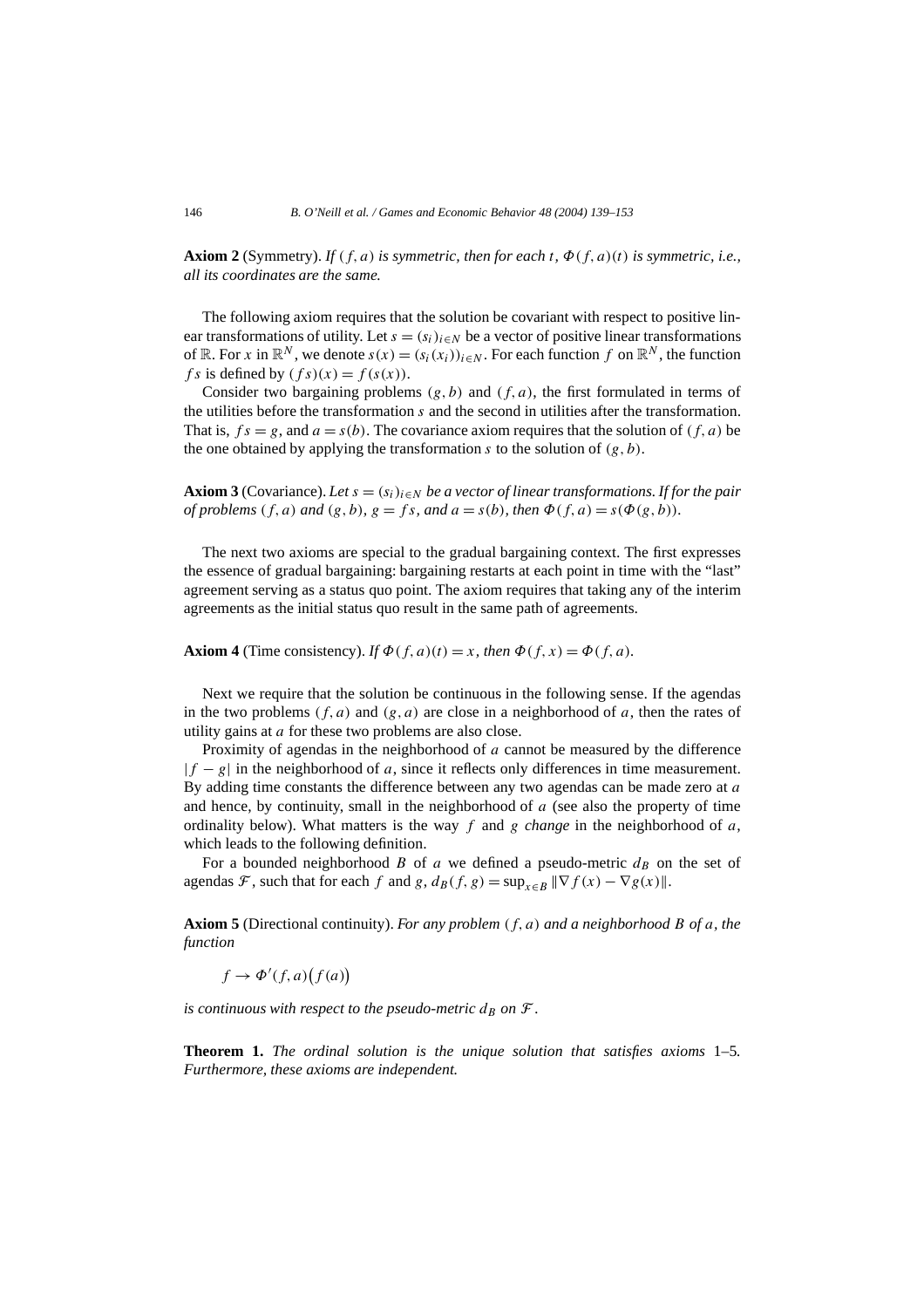#### **5. Ordinality**

We justify the name of the solution by showing that it is ordinal with respect to both utilities and time.

The first property considerably strengthens the covariance axiom by requiring that the solution be covariant not only with linear transformations of utility, but with monotonic transformations of utility. The notation is the same as used above for the covariance axiom.

**Property 1** (Utility ordinality). Let  $s = (s_i)_{i \in N}$  be a vector of strictly increasing *transformations of*  $\mathbb{R}$ *. If for the pair of problems*  $(f, a)$  *and*  $(g, b)$ *,*  $g = fs$ *, and*  $a = s(b)$ *, then*  $\Phi(f, a) = s(\Phi(g, b))$ *.* 

Feasible sets of utility,  $S_t^f$ , as well as agreements along the solution path have been parameterized here by time. The next property says that only the order of the feasible sets and agreements matters, not their precise timing. To formulate this exactly, consider a *time transformation*, which is simply an increasing function  $\lambda : \mathbb{R} \to \mathbb{R}$ . When time is transformed by  $\lambda$ , agendas and gradual agreements change correspondingly. The agenda *f* is represented, after the transformation, by  $\lambda f$ , which is defined by  $(\lambda f)(x) = \lambda (f(x))$ . Similarly, a gradual solution  $\phi$  is represented by  $\phi\lambda$  which is defined by  $(\phi\lambda)(t) = \phi(\lambda(t))$ .

**Property 2** (Time ordinality). Let f be an agenda, and  $\lambda$  a time transformation. If  $\lambda f$  is *an agenda and*  $\phi = \Phi(\lambda f, a)$  *then*  $\Phi(f, a) = \phi \lambda$ *.* 

**Theorem 2.** *The ordinal solution satisfies the properties of utility ordinality and time ordinality.*

#### **6. Gradual and one-shot bargaining**

A *one-shot bargaining problem* is a pair *(S, d)*, where *S*, the feasible set, is a subset of  $\mathbb{R}^N$ , and *d*, the status quo (or disagreement point), is a point in *S*. Let *D* be a set of one-shot bargaining problems. A *solution* for  $\hat{\mathcal{D}}$  is a function  $\sigma : \mathcal{D} \to \mathbb{R}^N$ , such that for each problem  $(S, d) \in \mathcal{D}, \sigma(S, d) \in S$ .

An agenda defines a continuum of feasible sets. We are interested in agendas for which any of these sets, in combination with a disagreement point, belongs to the domain  $D$  over which  $\sigma$  is defined.

**Definition 6.** An agenda *f*, is *compatible* with  $D$  if for each *t* and  $d \in S_t^f$ ,  $(S_t^f, d) \in D$ .

A gradual agreement can be thought of as the limit of agreements achieved in discrete time when the time intervals between agreements tend to zero. Let  $\phi$  be a gradual agreement, and  $\phi(t)$  be the interim agreement at time *t*. Suppose the next agreement is reached at time  $t' > t$ . The feasible set at time  $t'$  is  $S_t^f$ , and the status quo point is the most recent agreement  $\phi(t)$ . Applying the solution  $\sigma$  to this one-shot bargaining problems results in the agreement  $\sigma(S_f^f, \phi(t))$ . Dividing the utility gains of this agreement,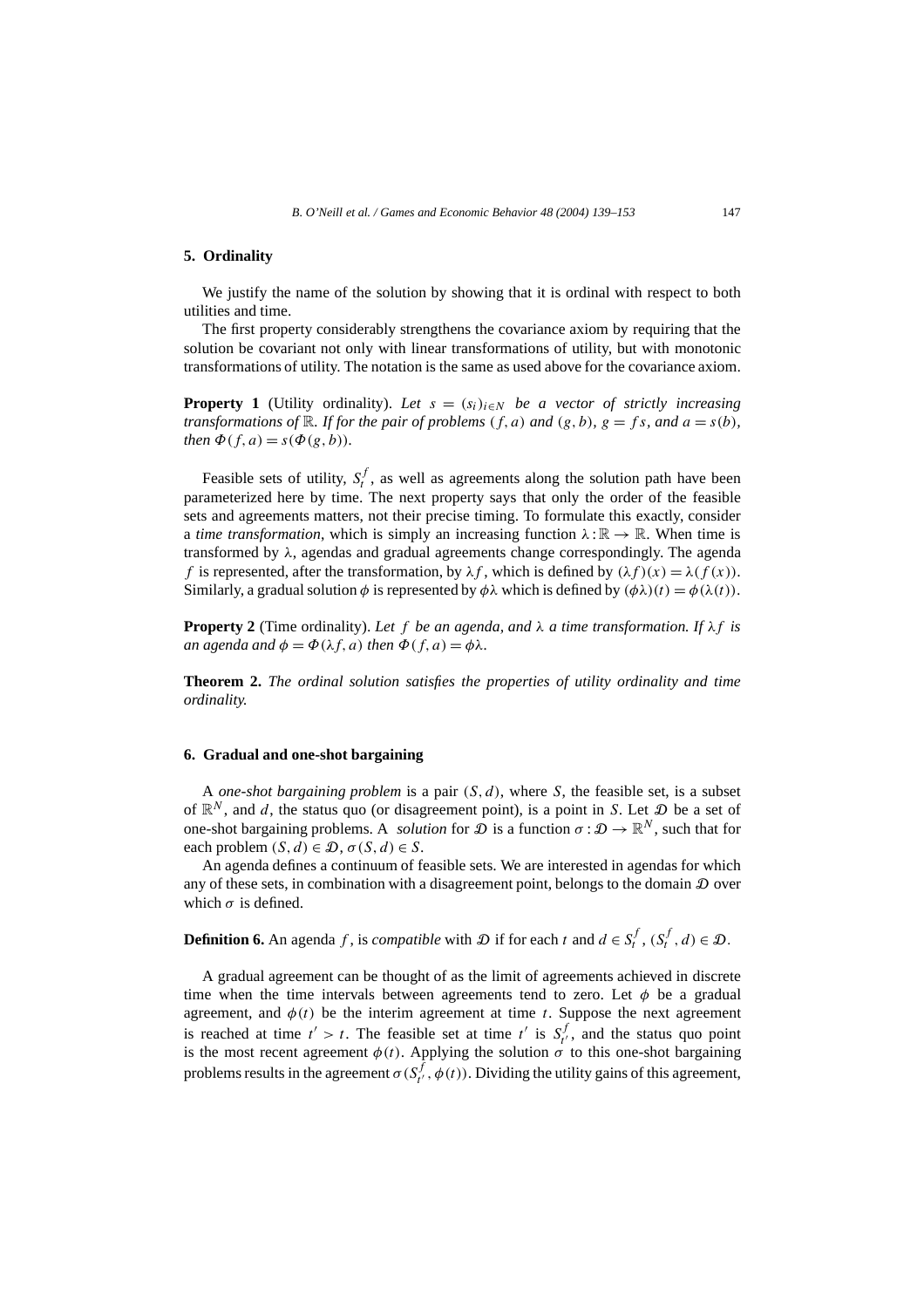$\sigma(S_{t'}^f, \phi(t)) - \phi(t)$ , by the elapsed time  $t' - t$  yields the rate of change in utility gains. If the limit of this rate, when  $t'$  converges to  $t$ , is  $\phi'(t)$ , for each  $t$ , then we say the gradual agreement  $\phi$  is compatible with the solution  $\sigma$ . The following definition formalizes the idea that a gradual solution  $\Phi$  is compatible with a solution  $\sigma$  for one-shot bargaining problems in the way just described.

**Definition 7.** Let  $\sigma$  be a solution on  $\mathcal{D}$ , and  $\Phi$  be a solution for gradual bargaining problems. We say that  $\Phi$  is *compatible* with  $\sigma$  if for each agenda f that is compatible with D, and for each a, the gradual agreement  $\phi = \Phi(f, a)$  satisfies for each t,

$$
\phi'(t) = \lim_{t' \downarrow t} \frac{\sigma(S_{t'}^f, \phi(t)) - \phi(t)}{t' - t}.
$$
\n(2)

Thus the rate of utility gains at a point  $\phi(t)$  on the ordinal solution path is the limit of the rate of gains, according to the solution  $\sigma$ , for small problems with  $\phi(t)$  being the status quo point.

We now consider two properties of a solution  $\sigma$  of one-shot bargaining problems that guarantee that the ordinal solution be compatible with *σ* .

A problem *(S, d)* is *linear* if *S* is of the form  $\{x \mid c(x - d) \leq \gamma\}$ , for some  $c > 0$  in  $\mathbb{R}^N$  and positive real number *γ*. We assume that the domain of  $\sigma$ , **D**, contains all linear problems. The first property concerns solutions for linear bargaining problems.

**Property 1** (Solutions for linear problems). *If*  $S = \{x \mid c(x - d) \leq \gamma\}$ , then  $\sigma(S, d) - d =$ *γ I (nc).*

This property is possessed by any solution that is efficient, symmetric and covariant with respect to linear transformation of utility, such as the Nash and the Kalai–Smorodinsky solutions.

The next property concerns the approximation of bargaining problems by linear problems. Consider an agenda *f* that is compatible with  $\mathcal{D}$ , and a problem  $(S_t^f, d)$ . Let *f* (*d*) = *t*, and note that  $S^f_{t'} = \{x \mid f(x) - f(d) \leq t' - t\}$ . We approximate  $(S^f_{t'}, d)$  by the linear problem  $(\widehat{S}^f_{t'}, d)$  where  $\widehat{S}^f_{t'} = \{x \mid (\nabla f)(d)(x - d) \leq t' - t\}.$ 

**Property 2** (Linear approximation). *Let f be an agenda that is compatible with* D*. Then*

$$
\lim_{t'\downarrow t} \frac{\sigma(S_{t'}^f, d) - d}{t' - t} = \lim_{t'\downarrow t} \frac{\sigma(\widehat{S}_{t'}^f, d) - d}{t' - t}.
$$

**Theorem 3.** *The ordinal solution is compatible with any solution σ satisfying Properties* 1 *and* 2*.*

The proof of this theorem is straightforward. If a solution  $\sigma$  satisfies Property 1 then  $\sigma(\hat{S}^f_{t'}, d) - d = (t' - t)I((n \nabla f)(d))$ . Therefore, Property 2 is equivalent, in this case, to requiring that the ordinal solution be compatible with *σ* .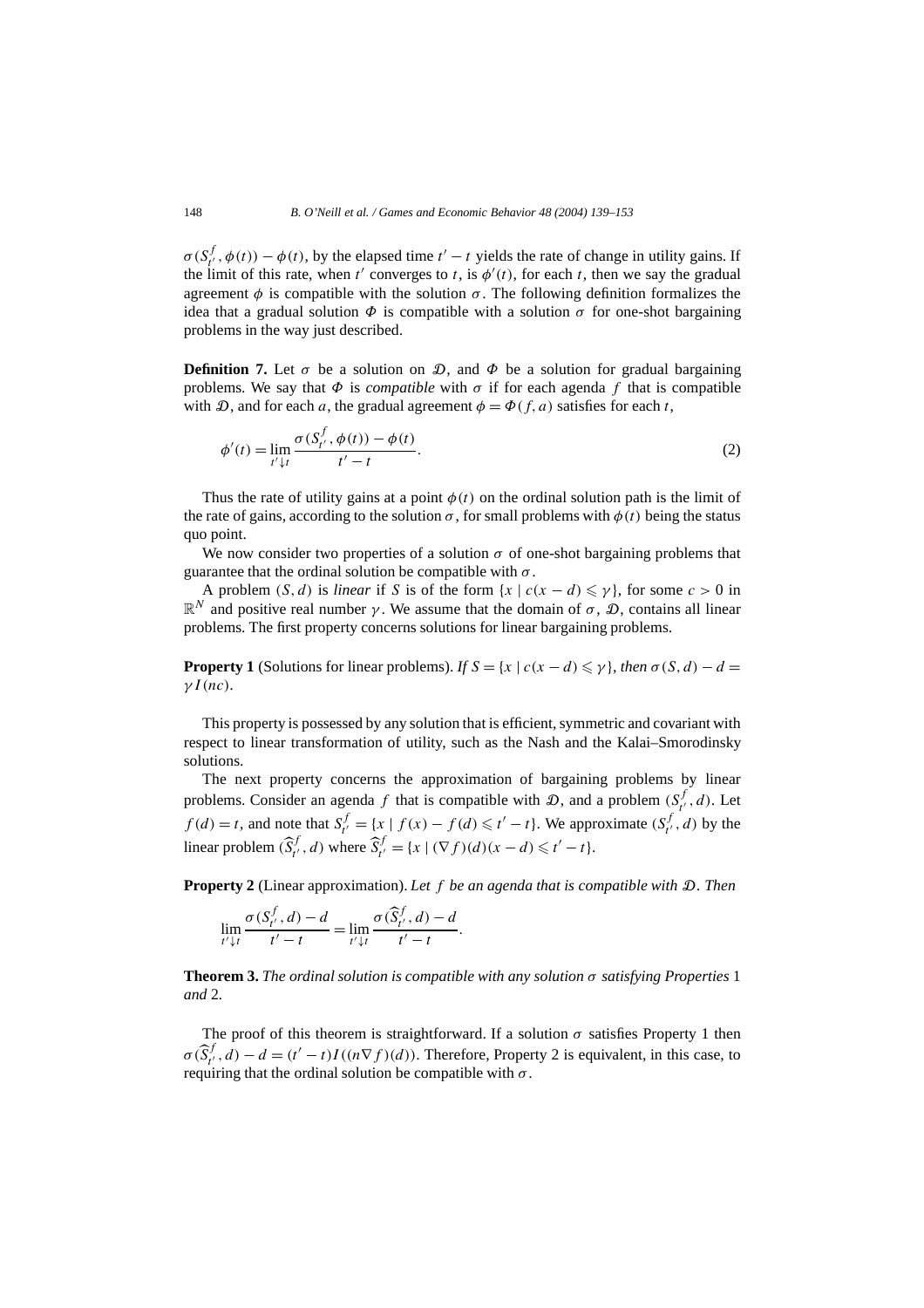We prove that the Nash and the Kalai–Smorodinsky satisfy Properties 1 and 2. This yields the following theorem.

**Theorem 4.** *The ordinal solution is compatible with the Nash and the Kalai–Smorodinsky solutions.*

### **7. Proofs**

**Proof of Theorem 1.** Let  $\Phi$  be the ordinal solution. To see that it is efficient, let  $\phi$  =  $\Phi(f, a)$ , and denote  $\lambda(t) = f(\phi(t))$ . Then, by (1)  $\lambda'(t) = \sum_{i \in N} \frac{\partial f}{\partial x_i}(\phi(t))\phi'_i(t) = 1$ . Also,  $\lambda(f(a)) = f(\phi(f(a))) = f(a)$ . Therefore  $\lambda(t) = t$ .

Next we show that *Φ* satisfies the ordinal utility axiom, which is stronger than the covariance axiom. Assume that  $(f, a)$  and  $(g, b)$  are as described in the ordinal utility axiom. Since  $g = fs$ , it follows that  $s_i$  is continuously differentiable for each *i*. Let  $\psi = \Phi(g, b)$ . We need to show that  $\phi = s\psi$  solves (1) for  $(f, a)$ . The gradual agreement  $\psi$ solves

$$
\psi_i'(t) = \left[ n \frac{\partial g}{\partial x_i}(\psi(t)) \right]^{-1} = \left[ n \frac{\partial f}{\partial x_i} (s(\psi(t))) \frac{\mathrm{d}s_i}{\mathrm{d}x_i} (\psi_i(t)) \right]^{-1}
$$

with the initial condition  $\psi(g(b)) = b$ . Multiplying both sides of the differential equation by  $(d_{\delta_i}/dx_i)(\psi_i(t))$  shows that  $\phi = s\psi$  solves (1) for  $(f, a)$  with the initial condition  $\phi(f(a)) = s\psi(f(s(b)) = s\psi(g(b)) = s(b) = a.$ 

To see why the consistency axiom is satisfied, note that the differential equations for  $(f, a)$  and  $(f, x)$  differ only in the initial condition. Suppose that for  $\phi = \Phi(f, a)$ ,  $\phi(t) = x$ . Since the ordinal solution is efficient,  $f(x) = t$ . It is enough to show that  $\phi$ satisfies the initial condition of (1) for  $(f, x)$ . Indeed,  $\phi(f(x)) = \phi(t) = x$ .

It is easy to see that the ordinal solution satisfies the axioms of symmetry and directional continuity.

Conversely, let  $\Phi$  be a solution that satisfies Axioms 1–5. We show that it is the ordinal solution.

(a) If  $\alpha \in \mathbb{R}^N$  is symmetric and has positive coordinates, and  $\Phi$  is a solution that satisfies the symmetry and efficiency axioms, then for the linear function  $h(x) = \alpha x + c$ , where  $\alpha x$ is the scalar product and *c* a real number,  $\Phi'(h, 0)(h(0)) = I(n\alpha)$ .

Indeed, *h* is a symmetric agenda, and thus  $\Phi(h, 0)$  is symmetric. Fix *t*, and let  $\Phi(h, 0)(t) = (x, \ldots, x)$ . By efficiency,  $h(x, \ldots, x) = t$ . Thus,  $x = t(n\alpha_1)^{-1}$ . Hence,  $\Phi'(h, 0)(t) = I(n\alpha)$  for all *t*, and in particular this holds for  $t = h(0)$ .

(b) Let *g* be an agenda for which  $\nabla g(0)$  is symmetric. If  $\Phi$  is a solution that satisfies the axioms of efficiency, symmetry, and directional continuity, then  $\Phi'(g, 0)(g(0)) =$  $I(n\nabla g(0))$ .

To see this, let  $h(x) = \nabla g(0)x + g(0)$ . Then by (a),  $\Phi'(h, 0)(h(0)) = I(n\nabla g(0))$  and therefore it is enough to show that

$$
\Phi'(g,0)(g(0)) = \Phi'(h,0)(h(0)).
$$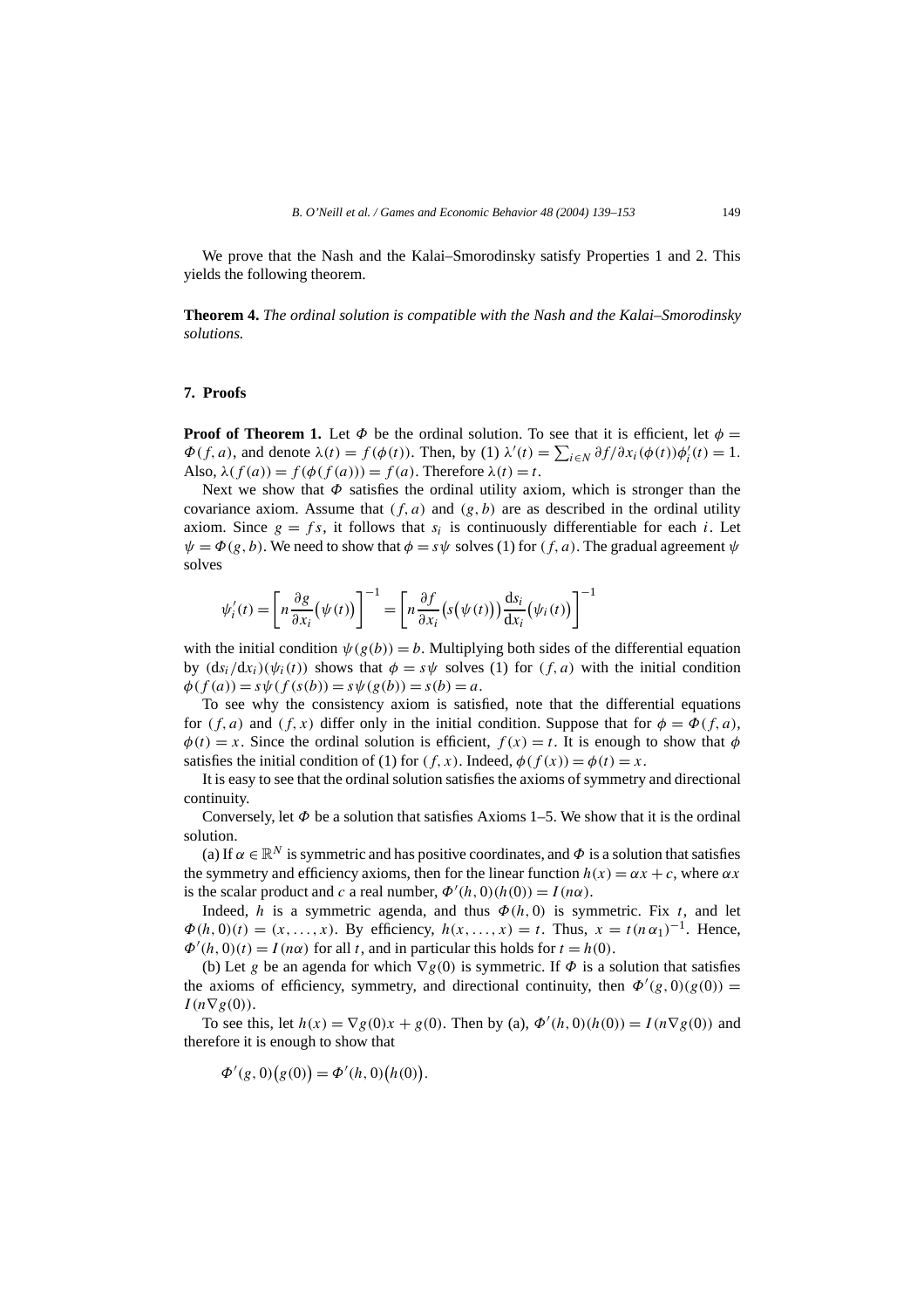To show this we need to use the directional continuity axiom. Fix a neighborhood *B* of 0 and  $\varepsilon > 0$ . By the directional continuity of  $\Phi$  at  $(h, 0)$ , there exists  $\delta > 0$  such that if for each  $i \in N$ , and  $x \in B$ ,

$$
\left| (\partial f/\partial x_i)(x) - (\partial h/\partial x_i)(x) \right| \leq \delta \tag{3}
$$

then  $|\Phi'(f, 0)(f(0)) - \Phi'(h, 0)(h(0))| \le \varepsilon$ .

We construct an agenda  $f$  that satisfies (3) and coincides with  $g$  in some neighborhood of 0. By the directional continuity axiom  $\Phi'(f, 0)(f(0)) = \Phi'(g, 0)(g(0))$ . Therefore  $|\Phi'(g, 0)(g(0)) - \Phi'(h, 0)(h(0))| \le \varepsilon$ . Since this is true for arbitrary  $\varepsilon$ , the required equality is established.

To complete the proof of (b) we construct the agenda  $f$ . Let  $q$  be a continuously differentiable function on R such that  $0 \le q \le 1$ ,  $q(r) = 0$  for each  $r \le 0$ , and  $q(r) = 1$  for each  $r \ge 1$ . Let *M* be a uniform bound on  $|q'|$  such that  $M \ge 1$ .

Choose  $c > 0$  such that for each  $||x|| \le 2c$ ,  $|(\partial g/\partial x_i)(x) - (\partial g/\partial x_i)(0)| \le \delta/(4nM)$ , for each  $i \in N$ . Consider the function

$$
f(x) = (1 - q(\|x\|/c - 1))g(x) + q(\|x\|/c - 1)h(x).
$$

Then,  $f(x) - h(x) = (1 - q(\|x\|/c - 1))(g(x) - h(x))$ . By the definition of *q*, *f* coincides with *g* for  $||x|| \leq c$  and with *h* for  $||x|| \geq 2c$ .

We evaluate the size of the terms on the left hand side of this equality, as well as the derivatives of these terms. It is enough to consider only  $||x|| \le 2c$ , since for  $||x|| \ge 2c$  the difference vanishes. By the definition of *q*, and since  $|\partial ||x|| / \partial x_i| \leq 1$ ,

$$
\left|\frac{\partial (1-q(\|x\|/c-1))}{\partial x_i}\right| \leqslant \frac{M}{c}.
$$

For the derivative of the other term,

$$
\left|\frac{\partial(g-h)}{\partial x_i}(x)\right| = \left|\frac{\partial g}{\partial x_i}(x) - \frac{\partial g}{\partial x_i}(0)\right| \leq \frac{\delta}{4nM}.
$$

Also,  $|1 - q(||x||/c - 1)| \le 1$ . Finally, since  $g(0) - h(0) = 0$ ,  $|g(x) - h(x)| = ||\nabla g(x') \nabla h(x') \|\|x\|$  for some x' with  $\|x'\| \leq 2c$ , and therefore this term is bounded by  $(n\delta/(4nM))(2c)$ . Thus,

$$
\left|\frac{\partial (f-h)}{\partial x_i}(x)\right| \leqslant \frac{M}{c} \frac{n\delta}{4nM} 2c + 1 \frac{\delta}{4nM} \leqslant \delta.
$$

This completes the proof of (b).

(c) If *Φ* satisfies the axioms of symmetry, efficiency, directional continuity, and covariance, then for each problem  $(f, a)$ ,  $\Phi'(f, a)(f(a)) = I(n\nabla f(a))$ .

For each  $i \in N$ , define a linear transformation

$$
s_i(x_i) = a_i + \left(\frac{\partial f}{\partial x_i}(a)\right)^{-1} x_i.
$$
\n<sup>(4)</sup>

Let  $g = fs$ . Since  $s(0) = a$ , it follows by the covariance axiom that

$$
\Phi(f, a) = s(\Phi(g, 0)).\tag{5}
$$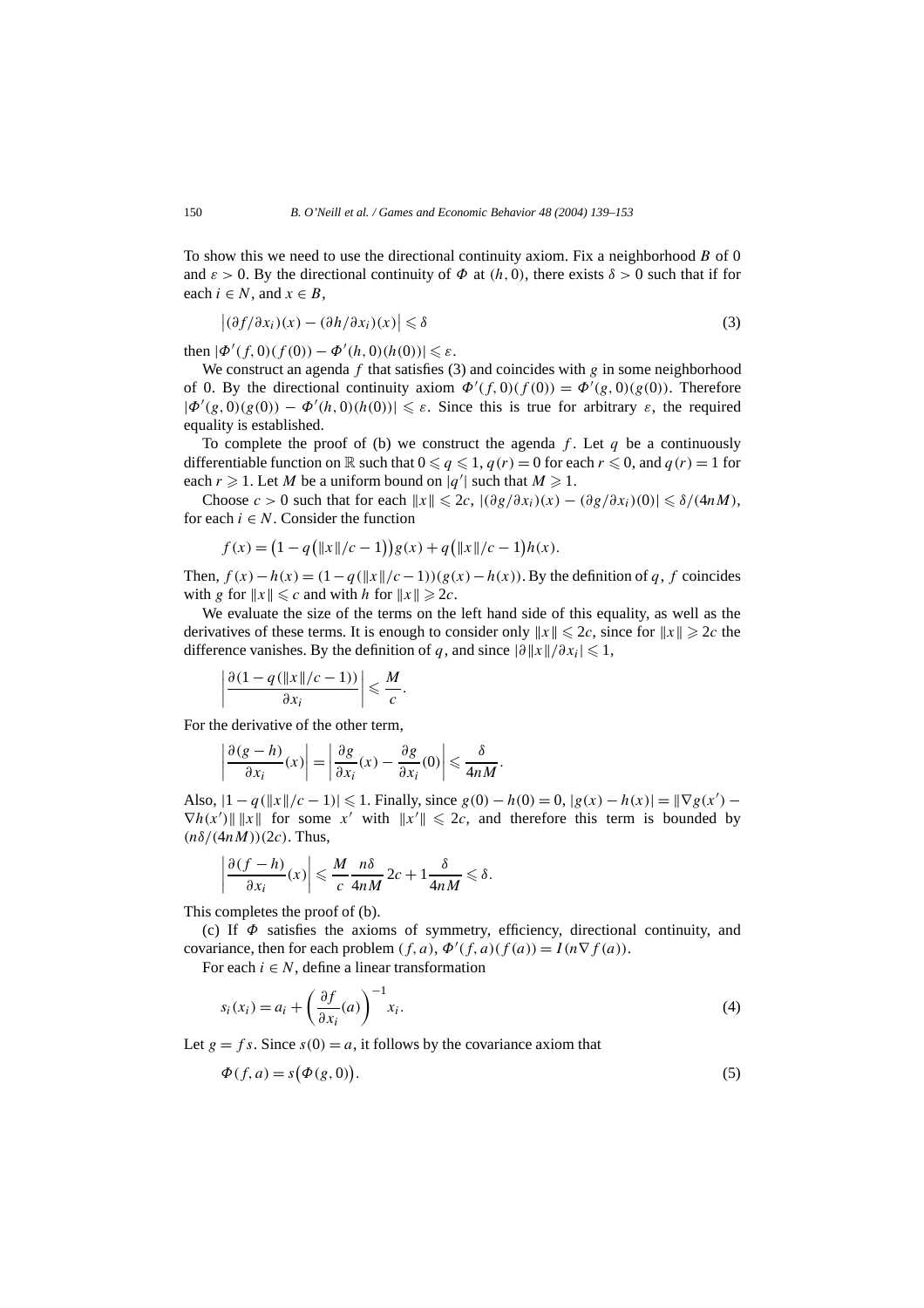It is easy to check that

$$
\nabla g(0) = (1, \dots, 1),\tag{6}
$$

and therefore by (b),

$$
\Phi'(g,0)(g(0)) = I(n\nabla g(0)).
$$
\n(7)

Applying, in this order, (5), (4), (7), and (6), we conclude

$$
\Phi'_i(f, a)(f(a)) = \frac{ds_i}{dx_i} (\Phi(g, 0))(f(a))\Phi'_i(g, 0)(g(0))
$$
  
= 
$$
\left(\frac{\partial f}{\partial x_i}(a)\right)^{-1} \left(n \frac{\partial g}{\partial x_i}(0)\right)^{-1} = \left(\frac{\partial f}{\partial x_i}(a)\right)^{-1} n^{-1}.
$$

(d) If  $\Phi$  satisfies Axioms 1–5, and  $\phi = \Phi(f, a)$ , then  $\phi$  satisfies (1).

Let  $\phi(t) = x$ . By efficiency,  $f(x) = t$ . By (c),  $\phi'(f, x)(f(x)) = I(n\nabla f(x))$ . By the consistency axiom  $\Phi(f, x) = \Phi(f, a)$ , and therefore  $\phi'(f(x)) = I(n \nabla f(x))$ . Substituting *t* for  $f(x)$  in the left-hand side, and  $\phi(t)$  for *x* in the right-hand side yields (1).

To prove the independence of the axioms, we provide for each a solution that violates it but satisfies the rest. Details are omitted.

*Efficiency.* Let  $\Phi$  be the ordinal solution. Fix a real number  $c > 0$ , and define a solution *Ψ* by  $Ψ(f, a)(t) = Φ(f, a)(t - c)$ . Since the derivative of *ϕ* is positive, it is strictly increasing. Thus,  $f(\Psi(f, a)(t)) < f(\Phi(f, a)(t)) = t$ , and  $\Psi$  does not satisfy efficiency.

*Covariance.* Let  $g(x) = f(x, \ldots, x)$ . Define a solution  $\Psi$  by  $\Psi(f, a)(t) = (g^{-1}(t), \ldots,$  $g^{-1}(t)$ ). Obviously  $\Psi$  is a solution, and it is easy to see that it satisfies all axioms but covariance.

 $\sum_{i \in N} w_i = 1$ . For each problem  $(f, a)$  let  $\Phi^w(f, a)$  be the solution of  $\phi_i'(t) =$ *Symmetry.* Let  $w = \{w_i\}_{i \in N}$  be a set of non-negative numbers (*weights*) such that  $w_i((\partial f/\partial x_i)(\phi(t)))^{-1}$  with initial conditions  $\phi(f(a)) = a$ . Then, by applying  $\Phi^w$  to the problem  $(f, 0)$ , where  $f(x) = \sum_{i \in N} x_i$ , it is easy to see that it satisfies the symmetry axiom if and only if  $w_i = 1$  for each *i*. All other axioms are satisfied by  $\Phi^w$  for each *w*.

*Directional continuity.* Fix a non-symmetric weight vector *w*. Consider a solution that coincides with the ordinal solution for each problem  $(f, a)$  if there exists a monotonic transformation *s*, as in the axiom of ordinal utility, such that *f s* is a symmetric function. For all other problems (and indeed there are such problems) the solution is represented by *Φw*. This solution satisfies all axioms but directional continuity.

*Consistency.* Define a solution  $\Psi$  such that for each problem  $(f, a)$  and time *t*,  $\Psi(f, a)(t)$  is the Nash solution for the one-shot problem  $(S_t^f, a)$ .  $\Box$ 

**Proof of Theorem 2.** In the proof of Theorem 1 we showed that the ordinal solution satisfies the ordinal utility axiom.

Let *f* be an agenda, and  $\lambda$  an increasing real-valued function such that  $\lambda f$  is also an agenda. Then,  $\lambda$  must be differentiable. Denote  $g = \lambda f$ , and let  $\phi = \Phi(g, a)$ .

We show that  $\psi(t) = \phi(\lambda(t))$  solves (1) for f. Note that for each t,  $g(\phi(t)) = t$ , which implies that  $f(\psi(t)) = t$ . Now,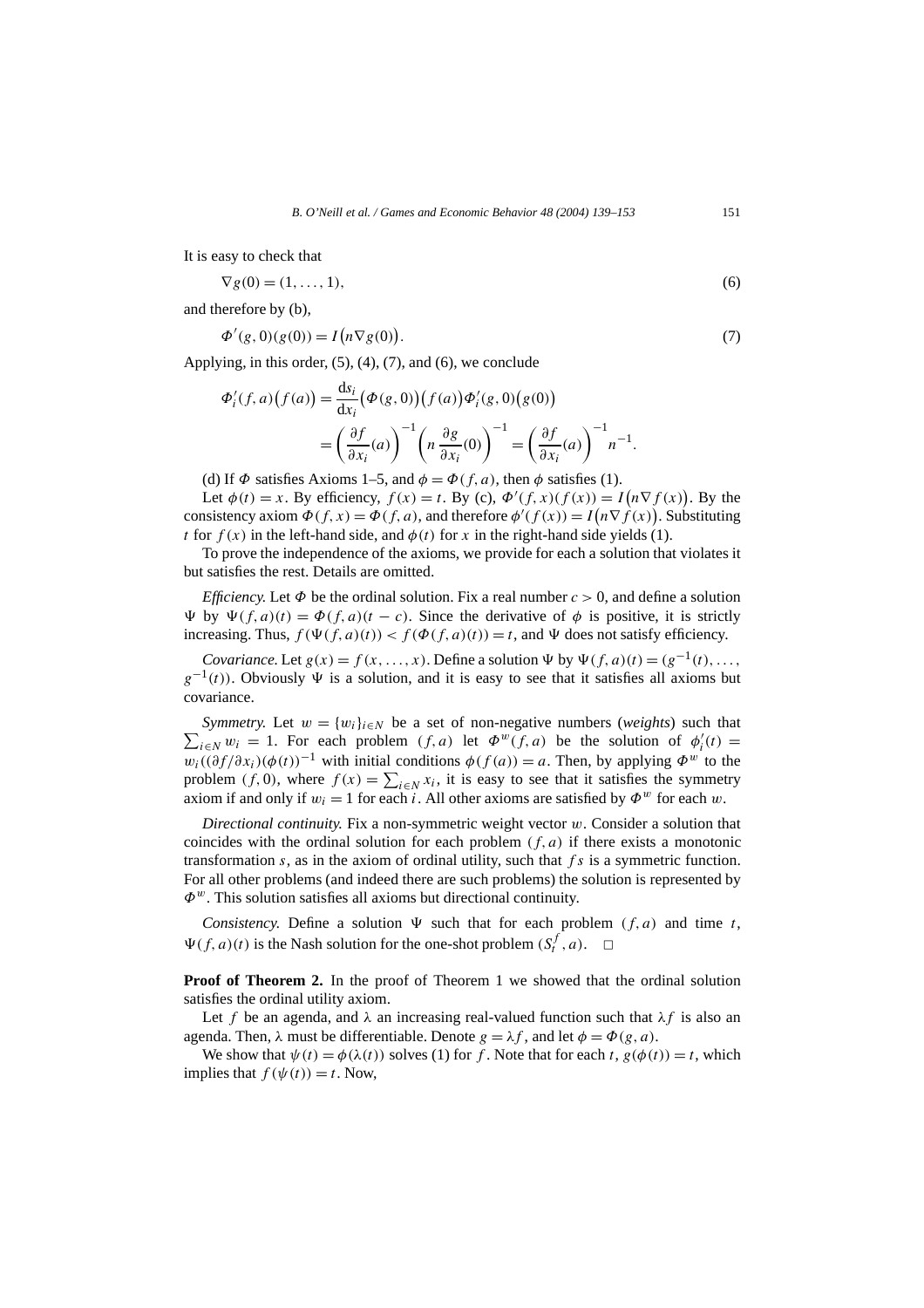$$
\psi'(t) = \phi'(\lambda(t))\lambda'(t) = \lambda'(t)I(n\nabla g(\psi(t)))
$$
  
=  $\lambda'(t)I(n\lambda'(f(\psi(t)))\nabla f(\psi(t)))$   
=  $I(n\nabla f(\psi(t))).$ 

Also,  $\psi(f(a)) = \phi(\lambda(f(a)) = \phi(\lambda(\lambda^{-1}(g(a)))) = a$ .  $\Box$ 

**Proof of Theorem 4.** Consider an agenda  $f$  and a point  $d$  such that  $f(d) = t$ .

We first examine the case that  $\sigma$  is the Nash solution. For  $t' > t$ ,  $\sigma(S_{t'}^f, d)$  is the point *x* at which the function  $g(y) = \prod_{i=1}^{n} (y_i - d_i)$  attains a maximum on  $S_t^f$ . At the point *x*,  $f(x) = t'$ , and the direction of the gradients of *g* and *f* coincide. As the gradient of *g* at *x* is  $g(x)I(x-d)$ , it follows that  $x-d$  is in the same direction as  $I(\nabla f(x))$ . Hence, there is an  $\alpha = \alpha(t')$  such that  $x = d + \alpha I(\nabla f(x))$ . Therefore  $f(d + \alpha I(\nabla f(x))) - f(d) = t' - t$ . We conclude that  $\alpha \nabla f(d)I(\nabla f(x)) + o(t'-t) = t'-t$ . As  $\nabla f(x) \rightarrow t' \downarrow t \nabla f(d)$ , it follows that  $\alpha/(t'-t) \rightarrow t/\sqrt{t} = 1/n$ . Finally,

$$
\left[\sigma\left(S_{t'}^f,d\right)-d\right]/(t'-t)=\alpha I\big(\nabla f(x)\big)/(t'-t)\to_{t'\downarrow t} I\big(n\nabla f(d)\big),
$$

which establishes (2) for the Nash solution.

Assume now that  $\sigma$  is the Kalai–Smorodinsky solution. For each *i*, let  $b_i$  be the number that satisfies

$$
f(d + b_i e_i) = t',\tag{8}
$$

where  $e_i$  is a unit vector along the *i* axis. Let  $b = \sum_{i \in N} b_i e_i$ . Then  $\sigma(S^f_{t'}, d)$  is the point on the efficient frontier of  $S_t^f$  in the direction *b* from *d*. Therefore,  $\sigma(S_{t'}^f, d) - d = \alpha b$  for some number  $\alpha$ , such that

$$
f(d + \alpha b) = t'.\tag{9}
$$

By (8),  $f(d + b_i e_i) - f(d) = t' - t$ , and therefore  $b_i(\partial f/\partial x_i)(d) + o(t' - t) = t' - t$ . Hence,  $b \rightarrow t' \downarrow t} I(\nabla f(d)).$ 

By (9),  $f(d + \alpha b) - f(d) = t' - t$ , and therefore,  $\alpha \nabla f(d)b + o(t' - t) = t' - t$ . Hence,  $\alpha/(t'-t) \to t' \downarrow t$  1/n. Finally,  $[\sigma(S_{t'}^f, d) - d]/(t'-t) = \alpha b/(t'-t) \to t' \downarrow t$  *I*( $n \nabla f(d)$ ), as was to be to shown.  $\square$ 

#### **Acknowledgments**

Barry O'Neill's research was supported by the Centre for Economic Learning and Social Evolution, University College London, and the Center for Rationality, Hebrew University, Jerusalem. Dov Samet's research was supported by The Israel Institute of Business Research in the Faculty of Management at Tel Aviv University. Zvi Wiener's research was supported by the School of Business Administration, The Hebrew University of Jerusalem. Eyal Winter wishes to thank the European Commission for support through an MTR grant. We wish to thank anonymous referees for their suggestions.